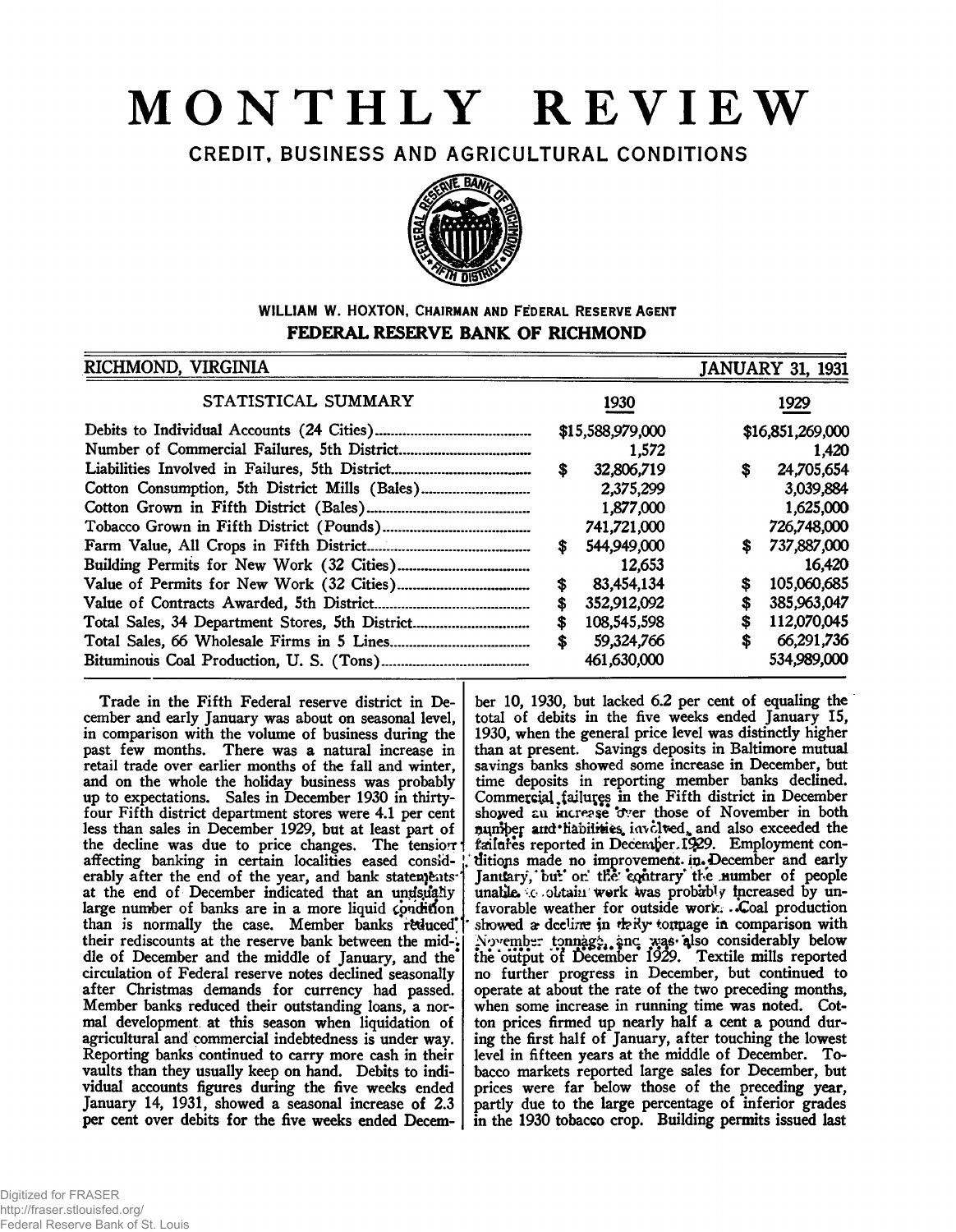month in the leading cities of the Fifth district dropped to the lowest level in several years, both in number and estimated valuation, but, on the other hand, construction contracts actually awarded in the district, including rural as well as city projects, were considerably higher than those of either November 1930 or December 1929. Wholesale trade in December compared unfavorably with the business done in December a year ago.

At the top of this month's *Review* we present a statistical summary of some of the leading activities of the Fifth district in 1930 and 1929. Most of the figures for 1930 compare unfavorably with those for 1929. Debits figures for last year totaled 7.5 per cent less than debits in 1929, department store sales declined 3.1 per cent, wholesale trade in five leading lines decreased 10.5 per cent, and contracts awarded for construction work in the district declined 8.6 per cent. However, all of these decreases were due in part to lower price levels in 1930. Commercial failures increased last year in both number and liabilities involved. Production of the district's two leading money crops, cotton and tobacco, exceeded production of the previous year, but the income derived from them was considerably smaller in 1930 because of much lower prices. While the decline in construction work in 1930 was marked, and played a leading part in increasing unemployment, the two most serious factors which adversely affected the district in 1930 were the record drought in the upper half of the district and the drastic slump in cotton and tobacco prices. If the Carolinas had received 1928 or 1929 prices for their 1930 crops, they would have been very favorably situated, and better prices would have alleviated, to some extent at least, the disastrous effects of last summer's drought in Virginia, Maryland and West Virginia.

#### **Reserve Bank Statement**

|                                                                                                              | 000 omitted                                                |                                                  |                                                |  |  |  |
|--------------------------------------------------------------------------------------------------------------|------------------------------------------------------------|--------------------------------------------------|------------------------------------------------|--|--|--|
| <b>ITEMS</b>                                                                                                 | Jan. 15<br>1931                                            | Dec. 15<br>1930                                  | Jan. 15<br>1930                                |  |  |  |
| Government securities<br>Total earning assets<br>Circulation of Fed. Res. notes<br>Members' reserve deposits | \$23.332<br>-7,384<br>-261<br>90.569<br>60.892<br>116.505. | 37,039<br>61.096<br>106.241<br>60,578<br>119.028 | \$29,918<br>11.736<br>9.902<br>51.55<br>05.916 |  |  |  |
|                                                                                                              |                                                            |                                                  | :69.06                                         |  |  |  |

Reserve Bank of Richmond ?detlined: by: \$13,707,§00; between December 15: 1933, partly due to seasonal liquidation of agricultural 'indebtedness but chiefly due to a lessening of the tension caused by bank failures in November and December, which influenced some member banks to rediscount at the reserve bank in order to strengthen their cash positions. The marked increase in rediscounted paper in late November and early December was an unusual development at that season, and the decline between December 15 and January 15 was a return to more nearly normal conditions. During the month under review, the reserve bank decreased its portfolio of open

market paper by \$4,412,000, but increased its holdings of Government securities by \$5,000,000. The several changes in assets resulted in a net decline of \$13,- 119,000 in total earning assets during the month. The volume of Federal reserve notes in actual circulation declined seasonally last month, being \$15,672,000 lower on January 15, 1931, than on December 15, 1930. No change of importance occurred in member bank reserve deposits during the month. The changes in the items enumerated, with others of less importance, lowered the cash reserves of the Federal Reserve Bank of Richmond by \$5,523,000 between December 15 and January 15, but the ratio of cash reserves to note and deposit liabilities combined rose 1.60 points.

A comparison of the condition figures as of January 15 this year with those for the corresponding date a year earlier shows reductions during the year in total earning assets and member bank reserve deposits, but the circulation of Federal reserve notes, cash reserves, and the reserve ratio were all higher on the 1931 date. It should be understood, however, that the figures mentioned reflect the condition of the Bank on the report dates only, and are not necessarily the highest or lowest figures that occurred between the dates used. Rediscounts for member banks totaled \$6,586,000 less on January 15, 1931, than on January 15, 1930, and open market paper held showed a decrease of \$4,352,000 in the same period, but these declines were partly offset by an increase of \$7,359,000 in Government security holdings. The net decrease in total earning assets was \$3,579,000. The circulation of Federal reserve notes on January 15 this year was higher by \$4,196,000 than at the middle of January last year. Member bank reserve deposits declined \$3,222,000 during the year under review, lower reserves being required on reduced deposits in member banks. The total of cash reserves of the Federal Reserve Bank of Richmond on January 15, 1931, was higher by \$7,589,000, and the ratio of reserves to note and deposit liabilities combined was higher by 3.65 points, than the corresponding figures on January 15, 1930.

#### **Member Bank Statement**

|                                                                                                                                                                                                                                                 | 000 omitted                                                                                   |                                                                                                |                                                                                                |  |  |  |
|-------------------------------------------------------------------------------------------------------------------------------------------------------------------------------------------------------------------------------------------------|-----------------------------------------------------------------------------------------------|------------------------------------------------------------------------------------------------|------------------------------------------------------------------------------------------------|--|--|--|
| <b>ITEMS</b>                                                                                                                                                                                                                                    | Jan. 14<br>1931                                                                               | Dec. 10<br>1930                                                                                | Jan. I5<br>1930                                                                                |  |  |  |
| *Loans on stocks and bonds (in-<br>"eluding Governments)<br>Total Toans and discounts<br>Total inv. in stocks and bonds<br>Reserve bal. with F. R. Bank<br>Time deposits<br>----------------------------------<br>Borrowed from Fed. Res. Bank. | \$171,538<br>274,979<br>446.517<br>177,324<br>36.691<br>14.286<br>334.505<br>241.731<br>6.700 | \$171,397<br>289,272<br>460.669<br>182.401<br>38,367<br>14,058<br>344,875<br>245,375<br>14.042 | \$188,682<br>309,650<br>498,332<br>153.199<br>39,709<br>11.481<br>352.924<br>235.410<br>14.258 |  |  |  |

The accompanying table shows the principal items of condition of fifty-four regularly reporting member banks in the Fifth reserve district as of three dates, thus affording an opportunity for comparison of the latest available figures with those of the corresponding dates a month and a year earlier, but it should be understood that the figures shown reflect the condition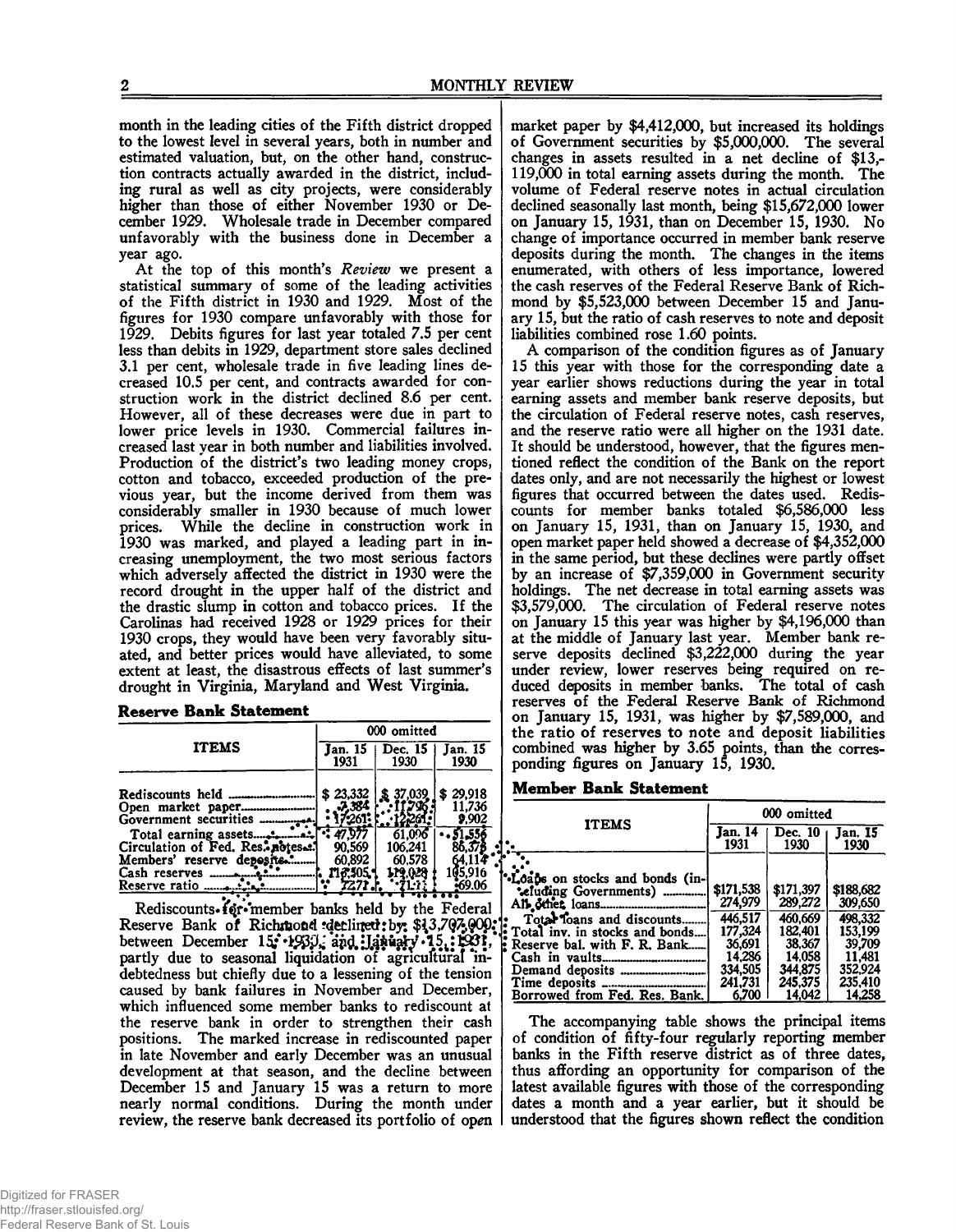on the report dates only, and are not necessarily the highest or lowest figures that occurred during the periods under discussion.

During the month between December 10 and January 14, total loans and discounts held by the fifty-four reporting banks declined by \$14,152,000, all of the decrease occurring in agricultural and commercial loans. A decrease in loans at the end of the year is seasonal. The reporting banks also reduced their investments in stocks and bonds, by \$5,077,000, and lowered their reserve deposits at the reserve bank by \$1,676,000. Their cash in vaults showed no material change, but was slighly higher on January 14 than a month earlier. Aggregate deposits in the reporting institutions declined approximately \$14,000,000 last month, demand deposits falling by \$10,370,000 and time deposits by \$3,644,000. A reduction in outstanding loans naturally brought an accompanying reduction in deposits, and lower deposits in turn reduced the reserve requirements. Rediscounts of the fifty-four banks at the Federal reserve bank were reduced by \$7,342,000 during the past month.

A comparison of January 14, 1931, figures with those for January 15, 1930, shows total loans outstanding to be \$51,815,000 less this year, loans on securities declining \$17,144,000 and all other loans decreasing \$34,671,000. On the other hand, the investments in securities held by the fifty-four reporting banks rose by \$24,125,000 during the year, and on January 14 this year the banks were borrowing \$7,558,- 000 less at the Federal reserve bank than on January 15 last year. Although time deposits in the reporting banks rose by  $$6,321,000$  during the past year, a decline of \$18,419,000 in demand deposits more than offset the gain and brought a net deposit decline of \$12,- 098,000. Aggregate reserve balances of the fifty-four reporting banks at the Federal reserve bank declined \$3,018,000 between January 15, 1930, and January 14, 1931, partly due to lower requirements on reduced deposits, but cash in vaults totaled \$2,805,000 more on the 1931 date.

|  |  | DEBITS TO INDIVIDUAL ACCOUNTS |
|--|--|-------------------------------|
|  |  |                               |

|                     |                 | Total Debits During the Five Weeks Ended |                 | <b>ANNUAL TOTALS</b> |                                |  |  |  |
|---------------------|-----------------|------------------------------------------|-----------------|----------------------|--------------------------------|--|--|--|
| <b>CITIES</b>       | Jan. 14, 1931   | Dec. 10, 1930                            | Jan. 15, 1930   | 1930                 | 1929                           |  |  |  |
|                     |                 |                                          |                 |                      |                                |  |  |  |
|                     | 15,465,000<br>S | 19,473,000<br>S                          | s<br>31,526,000 | 298,131,000<br>S.    |                                |  |  |  |
|                     | 494,672,000     | 509,158,000                              | 506,345,000     | 5,165,821,000        | \$359,603,000<br>5,213,517,000 |  |  |  |
|                     | 22,170,000      | 23,370,000                               | 30,650,000      | 290,223,000          | 311,091,000                    |  |  |  |
| Charleston, S. C.   | 56,016,000      | 45,431,000                               | 59,447,000      | 502,862,000          | 520,814,000                    |  |  |  |
|                     | 50,722,000      | 52,920,000                               | 66,596,000      | 582,145,000          | 712,645,000                    |  |  |  |
| Charlotte, N. C     | 46,426,000      | 29,512,000                               | 33,676,000      | 303,263,000          | 298.498.000                    |  |  |  |
| Cumberland, Md.     | 10.149.000      | 10,527,000                               | 10.912.000      | 112,145,000          | 122,986,000                    |  |  |  |
|                     | 10,134,000      | 12,941,000                               | 13,613,000      | 98,781,000           | 117,541,000                    |  |  |  |
|                     | 29.783,000      | 32,114,000                               | 33,005,000      | 321,971,000          | 365,631,000                    |  |  |  |
|                     | 26.133.000      | 23,284,000                               | 28,185,000      | 257,023,000          | 298,587,000                    |  |  |  |
|                     | 19,453,000      | 20,416,000                               | 27,823,000      | 218,680,000          | 271,800,000                    |  |  |  |
| Hagerstown, Md.     | 10.538.000      | 10,455,000                               | 12,567,000      | 116,180,000          | 135,037,000                    |  |  |  |
| Huntington, W. Va.  | 25,099,000      | 23,615,000                               | 29,381,000      | 251,691,000          | 282,341,000                    |  |  |  |
|                     | 23,496,000      | 21,331,000                               | 26,221,000      | 231,174,000          | 245,153,000                    |  |  |  |
| Newport News, Va    | 14,228,000      | 14,586,000                               | 14,117,000      | 138,258,000          | 131,734,000                    |  |  |  |
|                     | 68.099.000      | 63,765,000                               | 71,755,000      | 681,618,000          | 777,358,000                    |  |  |  |
|                     | 5.449.000       | 6,415,000                                | 5,815,000       | 58,573,000           | 64.673,000                     |  |  |  |
|                     | 34.453,000      | 24,072,000                               | 31.222,000      | 287,663,000          | 300,057,000                    |  |  |  |
| Richmond, Va.       | 168,447,000     | 171,416,000                              | 172,596,000     | 1,655,672,000        | 1,771,945,000                  |  |  |  |
|                     | 34,333,000      | 36,687,000                               | 40.901.000      | 365,827,000          | 390.311,000                    |  |  |  |
|                     | 15,125,000      | 14,449,000                               | 19,885,000      | 144.674.000          | 177,427,000                    |  |  |  |
|                     | 288,136,000     | 271.170.000                              | 290,373,000     | 2,899,966,000        | 3,252,732,000                  |  |  |  |
| Wilmington, N. C    | 17.014.000      | 15,028,000                               | 22,087,000      | 170,001,000          | 215,279,000                    |  |  |  |
| Winston-Salem, N. C | 40,097,000      | 39,379,000                               | 47,916,000      | 436,637,000          | 514,509,000                    |  |  |  |
| District Total      | \$1,525,637,000 | \$1,491,514,000                          | \$1,626,614,000 | \$15,588,979,000     | \$16,851,269,000               |  |  |  |

The accompanying table shows debits to individual, firm and corporation accounts in the clearing house banks of twenty-four trade centers in the Fifth Federal reserve district, three equal periods of five weeks being given to allow for comparison of the latest available figures with those of the preceding like period and the corresponding period a year ago. In addition, total debits are shown by cities and the district for the calendar years 1930 and 1929.

Debits figures for the five weeks ended January 14, 1931, totaled \$1,525,637,000, an increase of \$34,123,000, or 2.3 per cent, over \$1,491,514,000 reported for the preceding like period, ended December 10, 1930. This increase was seasonal, due to large figures on and around January 1, but the increase this year was less than in most years. Of the twenty-four reporting cities, exactly half reported larger and half reported smaller totals for the later period, the increases slightly more than offsetting the decreases. Columbia and Raleigh showed the largest gains, but both were due chiefly to State government transactions. Among the largest cities, Washington and Norfolk showed gains for the period ended January 14, but Baltimore, Charlotte and Richmond reported lower figures.

In comparison with debits aggregating \$1,626,614,000 reported for five weeks ended January 15, 1930, this year's figures for the corresponding period show a decline of \$100,977,000, or 6.2 per cent. Only three cities, Columbia, Newport News and Raleigh, reported higher figures for the current period.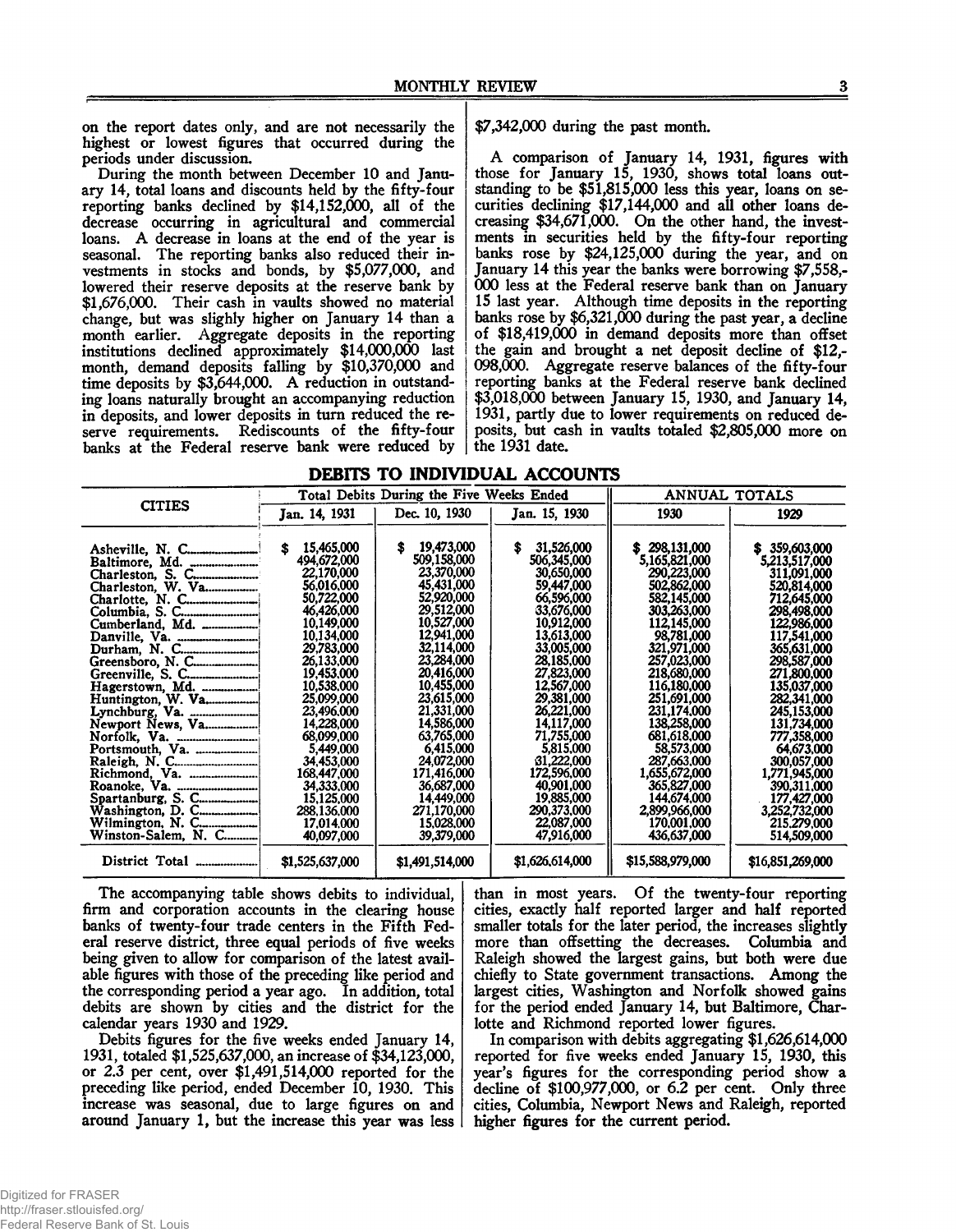Total debits in the twenty-four reporting cities for 1930 showed a decrease of \$1,262,290,000, or 7.5 per cent, in comparison with debits in 1929. Columbia and Newport News were the only cities reporting higher figures for the later year, Columbia's increase being due to State transfers in connection with an extensive road construction program. Newport News is the only city which reported higher figures because of a larger volume of ordinary business.

# **Savings and Time Deposits**

Savings deposits in twelve mutual savings banks in Baltimore increased slightly during December, probably due to the crediting of interest at the year's end. Deposits on December 31 totaled \$198,794,363, compared with \$198,623,483 on November 30 and \$189,- 048,745 on December 31, 1929. It is interesting to note that during 1930, when there was much unemployment, deposits in the twelve Baltimore savings banks rose by \$9,745,618, while in 1929, a much more favorable year, deposits in the same institutions rose only \$1,887,273. Time deposits in fifty-four regularly reporting member banks did not follow last month the upward movement of mutual savings deposits, but declined from \$245,375,000 on November 30 to \$241,- 731.000 on December 31. The December 31, 1930, figure was higher than time deposits totaling \$235,- 410.000 in the same banks on December 31, 1929.

#### **Commercial Failures**

Business failures usually increase in December as a result of the pressure of year-end settlements, and the Fifth district showed this tendency last month. Insolvencies in the district numbered 139 in December, compared with 121 in November, and last month's liabilities totaling \$3,131,419 compared even more unfavorably with liabilities totaling \$1,718,380 in November. The December 1930 figures also compared unfavorably with those for December 1929, when there were 116 insolvencies with liabilities aggregating \$2,032,894.

The year 1930 witnessed 1,572 commercial failures in the Fifth reserve district, with liabilities totaling \$32,806,719. These figures show increases of 10.7 These figures show increases of 10.7 per cent and 32.8 per cent, respectively, over 1,420 failures and liabilities totaling \$24,705,654 in 1929. The number of insolvencies last year was less than those of 1927 and 1922, but exceeded those of all other years since the World War. Last year's liabilities, however, compared much more favorably with earlier years, being less than the liabilities reported in seven of the preceding eleven years. The four years which showed lower liabilities than 1930 were 1929, 1926, 1920 and 1919.

## **Employment**

There was no marked change in employment conditions in the Fifth reserve district in December and early January, although unfavorable weather for outdoor work probably increased the number of idle workers to some extent. Building operations continued to lag behind other recent years, and the industries of the district did not experience improved demand for their products. Wage reductions have been made in some instances, chiefly in attempts to hold working forces together without too serious financial loss until conditions improve, but on the whole wages have been held to previous levels. The textile strike in Danville continues, being now in its fourth month, but the mills involved are operating to some extent with non-union labor.

# **Coal Production**

Bituminous coal production in the United States in December totaled 39,716,000 net tons, a higher figure than 38,122,000 tons mined in November, but on a daily basis December showed a decline from the output of the earlier month. In December 1929, production of soft coal totaled 47,046,000 net tons. Total production for the year 1930 was approximately 461,- 630,000 net tons, compared with 534,989,000 tons mined in 1929. Shipments of coal through Hampton Roads in December totaled approximately 1,957,010 tons, and total shipments from January 1 through December 31 totaled 21,617,921 tons.

The December 20 report of the Bureau of Mines, Department of Commerce, gave bituminous coal production by states for the month of November. West Virginia continued in second place with 9,358,000 tons, Pennsylvania ranking first with an output of 9,730,000 tons.

#### **Textiles**

There was no material change in conditions in the textile field in the Fifth district during December. Cotton consumed in the district in December totaled 184,815 bales, of which North Carolina mills used 97,862 bales, South Carolina mills 82,156 bales, and Virginia mills 4,797 bales. These figures show a seasonal decrease in comparison with consumption in November, the mills usually closing several days at Christmas. In November 1930 the mills in the Carolinas and Virginia consumed 191,245 bales, and in December 1929 they used 202,317 bales. Total consumption in 1930 amounted to 2,375,299 bales, a decrease of 21.86 per cent under 3,039,884 bales consumed in 1929. Every month since October 1929 showed a lower consumption figure than the figure for the corresponding month of the preceding year. Consumption of cotton in the Richmond reserve district in December 1930 totaled 45.5 per cent of National consumption, compared with 46.1 per cent in November 1930 and 44.7 per cent in November 1929.

## **Cotton Statistics**

*Cotton prices* reached the lowest figure in fifteen years at the middle of December, declining to an average of 8.88 cents per pound on ten Southern spot markets on December 19. However, the price turned upward after that date, and gradually rose to an average of 9.29 cents on January 16, the latest date for which quotations are available. The average price on January 17, 1930, the corresponding date a year ago, was 16.80 cents per pound, approximately \$37.50 a bale higher than this year's price.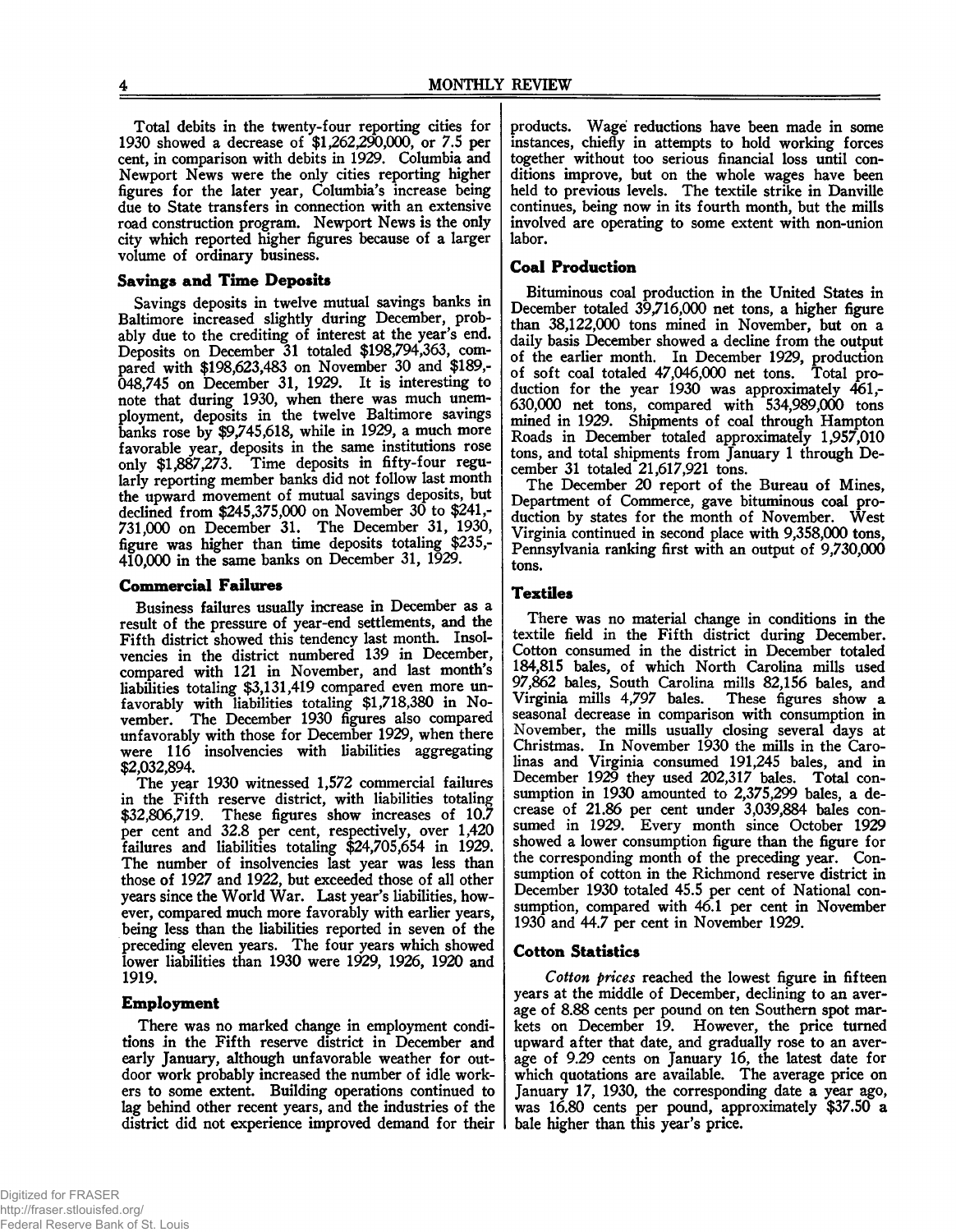*Cotton consumption* in American mills in December totaled 406,207 bales, according to the report of the Bureau of the Census made public on January 14. This figure shows a seasonal decrease from 414,887 bales consumed during the month of November, and is 10.3 per cent less than 452,685 bales consumed in December 1929. Total consumption during the five months of the present cotton year amounted to 2,012,244 bales, compared with 2,738,185 bales consumed during the five months ended December 31, 1929. Cotton on hand at manufacturing establishments on December 31, 1930, totaled 1,659,432 bales, compared with 1,566,854 bales held on November 30, 1930, and 1,841,079 bales held on December 31, 1929. Bales in public warehouses and compresses numbered 8,377,720 at the end of December, against 8,397,800 at the end of November, and 5,898,596 on December 31, 1929. Exports of cotton totaled 765,835 bales in December, compared with 907,649 bales sent abroad in November 1930 and 910,321 bales in December 1929. Imports last month totaled 4,461 bales, compared with 3,409 bales imported in November and 36,190 bales in December 1929. Consumption of cotton in the cotton growing states totaled 322,136 bales in December, compared with 353,072 bales used in December 1929. Last month's consumption in the cotton growing states amounted to 79.30 per cent of National consumption, compared with 78.00 per cent of National consumption used in the cotton growing states in December a year ago. Of the *322,136* bales consumed in the cotton growing states last month, Fifth reserve district states used 184,815 bales, or 57.37 per cent.

## **Tobacco M arketing**

*North Carolina* tobacco markets sold 73,449,151 pounds of producers' tobacco in December 1930, compared with 44,320,840 pounds sold in December 1929. Total sales this season to January 1, 1931, amounted to 488,931,007 pounds, compared with sales totaling 445,484,653 pounds sold of the 1929 crop prior to January 1, 1930. Prices received in North Carolina last month averaged \$12.54 per hundred pounds, a much lower figure than \$18.60 per hundred received for tobacco sold in December a year ago. Part of the price decline was due to generally lower grades of tobacco offered for sale. Winston-Salem led in sales in December with 11,681,408 pounds, and Wilson ranked second with 11,346,025 pounds. In total sales this season, Wilson leads with 72,912,040 pounds, Greenville ranking second with 59,734,011 pounds and Rocky Mount third with 40,311,996 pounds. Fuquay Springs led in price in December with an average of \$15.54 per hundred pounds, Durham being second with \$15.27 and Asheville third with \$15.26.

*Virginia* leaf tobacco markets sold 27,997,414 pounds for growers in December, at an average price of only \$9.18 per hundred pounds. In December 1929, Virginia markets sold 24,105,346 pounds, at \$18.45 per hundred pounds. Total sales this season to January 1 were  $76,951,098$  pounds, compared with  $81,826,767$ pounds of the 1929 crop sold during the corresponding period a year ago. The tobacco sold in Virginia in December was of the following types: flue-cured, 19,-

071,339 pounds at \$7.89 per hundred; fire-cured, 5,- 878,201 pounds at \$9.83 per hundred; burley, 2,200,696 pounds at \$19.30 per hundred; and sun-cured, 847,178 pounds at \$7.42 per hundred. The quality of tobacco sold last month was poorer than in most years, averaging 13 per cent good, 29 per cent medium, and 58 per cent common, compared with 27 per cent good, 42 per cent medium, and only 31 per cent common in December 1929. Among the individual markets, Danville led in sales last month with 8,723,055 pounds, and South Boston was second with 3,890,859 pounds, both cities being flue-cured markets. Lynchburg led in firecured sales with 1,631,856 pounds, Blackstone ranking second with 1,500,390 pounds. All sun-cured tobacco was sold on the Richmond market, and Abingdon handled the burley sales. Lawrenceville led the fluecured markets in average price with \$9.51 per hundred pounds, and Blackstone led the fire-cured markets with \$13.35 per hundred.

## **Construction**

*Building permits* issued in thirty-two Fifth district cities in December 1930 numbered only 632 for new work, with estimated valuation of \$3,427,263. These are the lowest figures reported for any month in a number of years, and are only a little more than half the figures reported for December 1929, when 1,159 permits with estimated valuation of \$6,849,608 were issued for new construction. Alteration and repair work provided for in December also compared unfavorably with December 1929 figures. Combined valuation figures for all classes of permits issued in December totaled only \$4,235,329, a decrease of \$3,- 519,076, or 45.4 per cent, under total valuation of \$7,754,405 in December 1929. Only 8 of the 32 reporting cities showed higher figures for December 1930, and all of these increases were due to unusually low 1929 figures rather than to large figures in 1930. During the year 1930, permits for new construction in the 32 reporting cities totaling 12,653 showed a decrease of 22.9 per cent under 16,420 permits issued in 1929, and 1930 valuation figures for new work totaling \$83,454,134 showed a decrease of 20.6 per cent in comparison with valuation figures totaling \$105,060,685 in 1929.

*Contracts awarded* in December for construction work in the Fifth district, including both rural and urban projects, totaled \$28,139,023, compared with only \$15,067,295 awarded in November 1930 and \$13,417,233 in December 1929, according to figures collected by the F. W. Dodge Corporation. Of the awards in December 1930, \$7,934,998 was for residential work, compared with \$5,474,923 for this type of work in December 1929. The contract award figures for December compared much more favorably with corresponding figures of the previous year than building permit figures, due to a considerable volume of road construction and industrial work provided for outside the limits of cities. Annual figures for 1930 on contracts awarded in the Fifth district total \$352,912,092, a decrease of only 8.6 per cent in comparison with contracts totaling \$385,963,047 awarded in 1929. An examination of the figures in this section on *Construe*-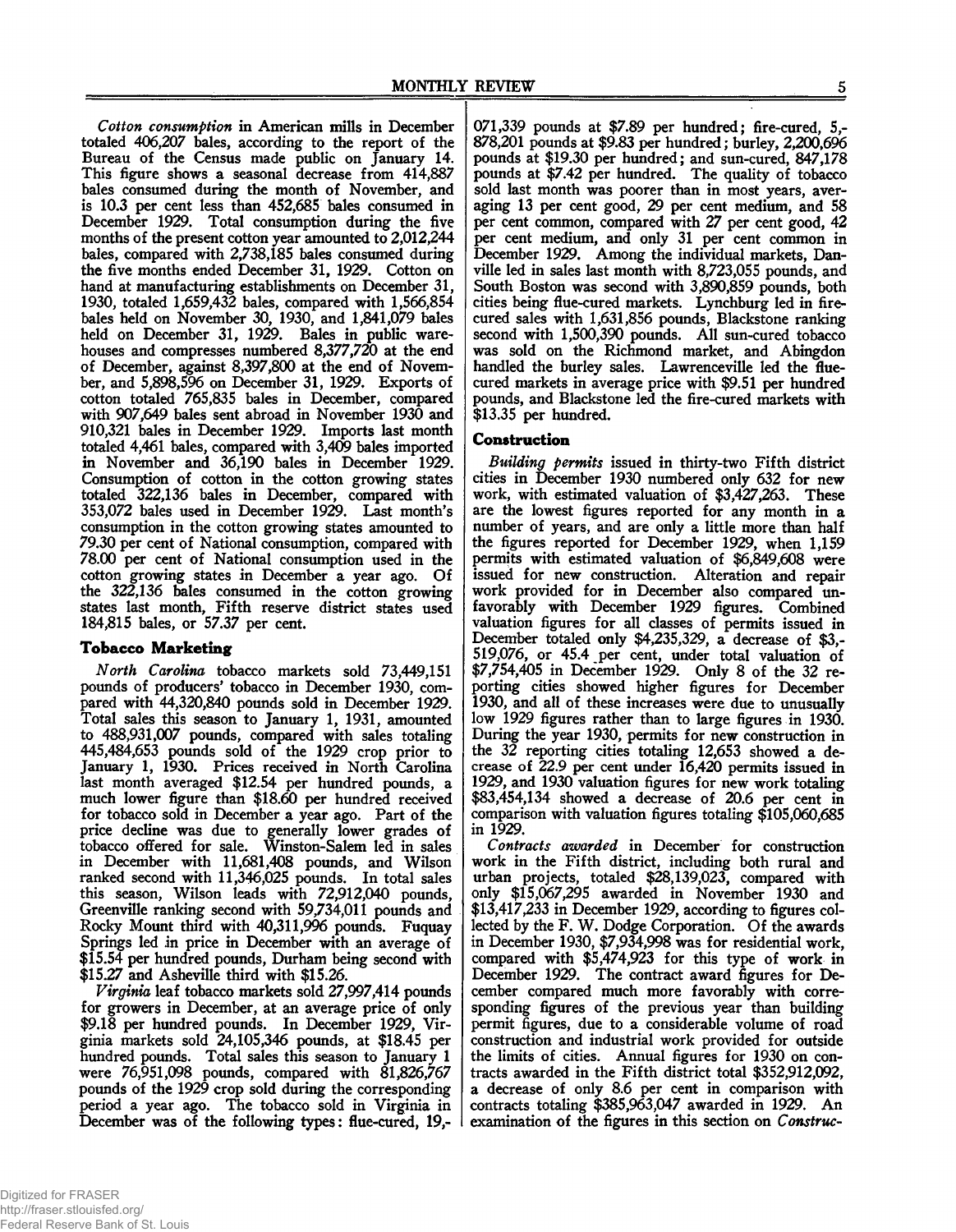*tion* indicates that the 1930 slump in building was much more marked in the cities than in rural districts, the favorable showing made by the latter being due chiefly to a continuation or an expansion of road and bridge construction done by the several states.

#### **Crop Estimates**

Crop yields in the Fifth reserve district in 1930 were good in the two Carolinas, but were very poor in Maryland, Virginia and West Virginia. Early grain crops, such as wheat and oats, turned out well in the entire district, these crops being made before the drought became harmful. South Carolina's composite yield in 1930 of all crops was 120.2 per cent of the ten-year average, the third highest figure in the United States, and North Carolina's yield was 99.4 per cent. On the other hand, Maryland's total production of all crops was only 73.4 per cent of the ten-year average, Virginia produced 67.7 per cent, and West Virginia with 56.9 per cent was the lowest in the country.

The low price levels for agricultural products in 1930 added to the distress caused by poor yields in the upper half of the district and more than offset the good crops in the Carolinas. According to the December 17 report of the Bureau of Agricultural Economics of the U. S. Department of Agriculture, the farm value of all crops in South Carolina in 1930 was only 86 per cent of the value of 1929 crops, North Carolina crops were worth 82 per cent of the previous year's crops, Maryland values were 65 per cent, West Virginia 58 per cent, and Virginia only 57 per cent. These figures give a 1930 district average of 74 per cent in comparison with the value of 1929 crops.

We include a table showing yields for 1930 and 1929 of the principal crops in the district, the 1930 figures in nearly all cases being final official estimates as of December 1.

| Crops                          | Years         | Maryland                 | W. Virginia             | Virginia                  | N. Carolina                | S. Carolina              |
|--------------------------------|---------------|--------------------------|-------------------------|---------------------------|----------------------------|--------------------------|
|                                | .1930<br>1929 | 8.115.000<br>19,162,000  | 5,865,000<br>15,876,000 | 18,032,000<br>44.138.000  | 51,865,000<br>50.828,000   | 26,978,000<br>23,321,000 |
|                                | .1930<br>1929 | ------------------       |                         | 42,000<br>48,000          | 795.000<br>747,000         | 1,040,000<br>830,000     |
|                                | .1930<br>1929 | 19.260.000<br>25,600,000 | 4.896.000<br>6,588,000  | 88,200,000<br>109,500,000 | 535,195,000<br>502,600,000 | 94.170.000<br>82,460,000 |
| Irish Potatoes (bus.)1930      | 1929          | 2.981.000<br>4,000,000   | 4.200,000<br>6,555,000  | 14,583,000<br>17.135.000  | 8.839,000<br>8,207,000     | 2.973.000<br>2,608,000   |
| Sweet Potatoes (bus.)1930      | 1929          | 800,000<br>1,250,000     | 150.000<br>240,000      | 3.760,000<br>6,705,000    | 9.506.000<br>9,126,000     | 5.200.000<br>5,750,000   |
|                                | .1930<br>1929 | 1.376.000<br>1,333,000   | 4.428,000<br>5,616,000  | 3.800.000<br>3,841,000    | 6,521,000<br>6,192,000     | 9,996,000<br>11,016,000  |
|                                | .1930<br>1929 | 11.707.000<br>9,468,000  | 2,345,000<br>1,782,000  | 9,982,000<br>8,960,000    | 4.288,000<br>5,347,000     | 538.000<br>768,000       |
| Hay                            | .1930<br>1929 | 408,000<br>648,000       | 495,000<br>1,149,000    | 596,000<br>1,373,000      | 794.000<br>864.000         | 303,000<br>313,000       |
|                                | .1930<br>1929 |                          |                         | 98.420.000<br>149.732,000 | 208.800.000<br>249,900,000 | 8,400,000<br>7,350,000   |
|                                | 1930.<br>1929 | 1.826.000<br>2,200,000   | 3.944.000<br>5,600,000  | 7.700.000<br>13,000,000   | 2,535,000<br>2,628,000     | 454,000<br>308,000       |
| Apples, Commercial (bbls.)1930 | 1929          | 279.000<br>455,000       | 680,000<br>1,400,000    | 1.300.000<br>3,100,000    | 100.000<br>150,000         |                          |
| Sorghum Syrup (gals.)1930      | 1929          |                          | 413,000<br>630,000      | 700,000<br>810,000        | 2,460,000<br>1,880,000     | 1,820,000<br>1,292,000   |

#### **W holesale Trade, 66 Firms**

| 24 |                                                   | 6 | 15                                                                                                               |            |
|----|---------------------------------------------------|---|------------------------------------------------------------------------------------------------------------------|------------|
|    |                                                   |   | Groceries Dry Goods Shoes Hardware Drugs                                                                         |            |
|    | $-8.3$ $-17.6$ $-15.2$ $-24.8$                    |   | December 1930 sales, compared with sales in December 1929:                                                       | $-9.2$     |
|    | $-7$ $-29.5$ $-52.5$ $-15.0$                      |   | December 1930 sales, compared with sales in November 1930:                                                       | $-1.0$     |
|    | Total sales in 1930, compared with sales in 1929: |   | $-6.8$ $-17.2$ $-9.3$ $-16.7$ $-6.4$                                                                             |            |
|    |                                                   |   | Dec. 31, 1930 stocks, compared with Dec. 31, 1929 stocks:<br>$-7.5(10^*)$ $-24.5(5^*)$ $-22.3(5^*)$ $-10.4(8^*)$ |            |
|    | $-12.6(9^*)$ $-11.5(4^*)$ $-1.9(5^*)$ $-1.1(8^*)$ |   | Dec. 31, 1930 stocks, compared with Nov. 30, 1930 stocks:                                                        |            |
|    | $63.6(15*)$ $37.7(6*)$ $39.1(6*)$ $32.9(12*)$     |   | Percentage of Dec. 1, 1930 receivables collected in December:                                                    | $51.2(8*)$ |

\*Number of reporting firms.

#### **Retail Trade, 34 Department Stores**

|              |                 | <b>Baltimore Washington Other Cities District</b>                                           |         |
|--------------|-----------------|---------------------------------------------------------------------------------------------|---------|
|              |                 | December 1930 sales, compared with sales in December 1929:                                  |         |
| $-4.1$       | $-3$ $-12.2$    | Total sales in 1930, compared with total sales in 1929:                                     | $-4.1$  |
| — 2.1        | $-1.5 - 8.7$    |                                                                                             | $-3.1$  |
|              |                 | Dec. 31, 1930 stock, compared with stock on Dec. 31, 1929:<br>$-74$ $-13.1$ $-12.9$ $-10.8$ |         |
|              |                 | Dec. 31, 1930 stock, compared with stock on Nov. 30, 1930: $\cdot$                          |         |
| $-20.0$      | $-21.7$ $-22.8$ |                                                                                             | $-21.3$ |
| .542         |                 | Number of times stock was turned in December 1930:<br>.632 .421                             | -548    |
|              |                 | Number of times stock was turned during the year 1930:                                      |         |
| <b>3.804</b> |                 | 3.906 2.839<br>Percentage of Dec. 1, 1930, receivables collected in December:               | 3.62    |
|              |                 |                                                                                             |         |

(Compiled January 21, 1931)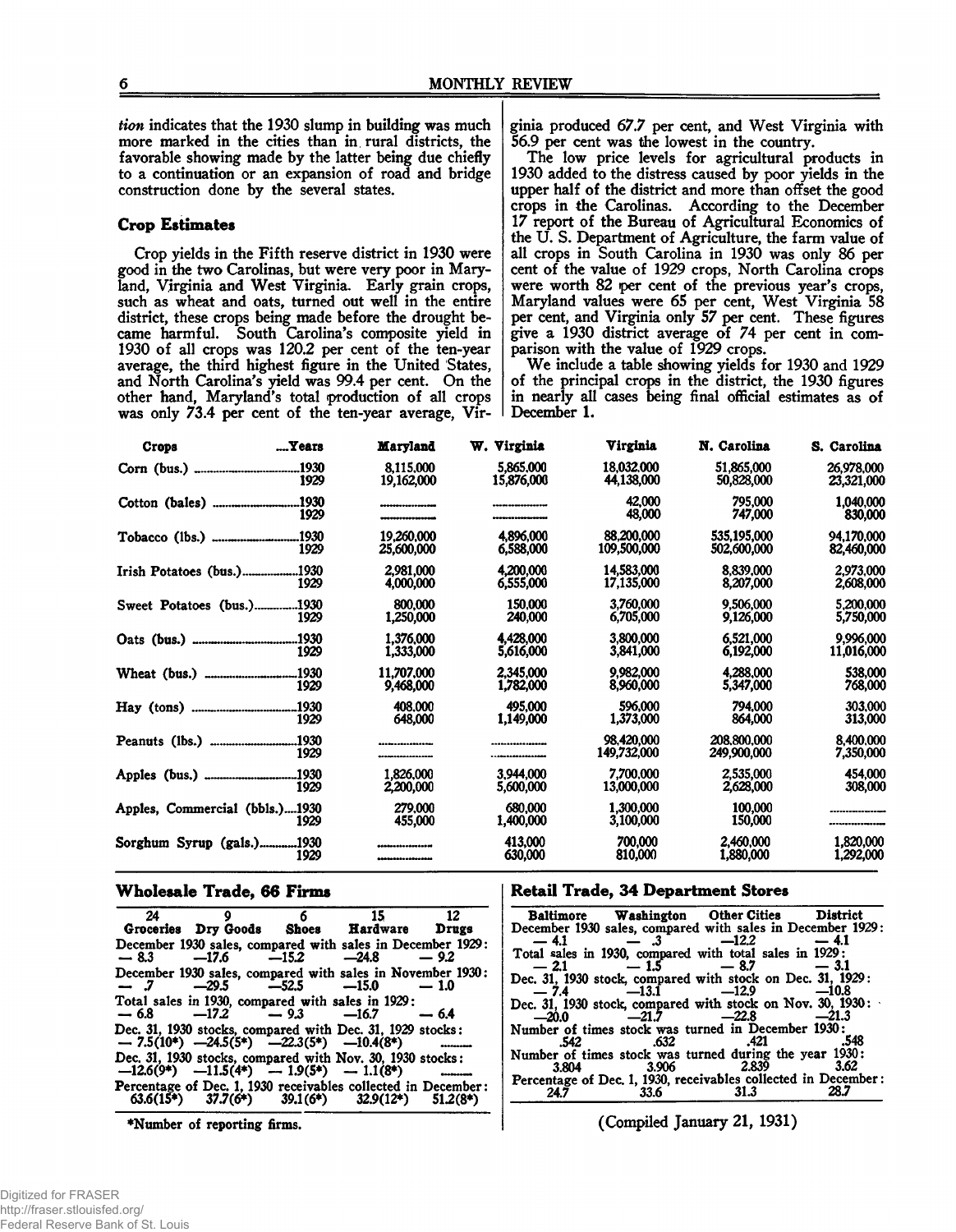|                  |                                     |                         | <b>Permits Issued</b> |                  |              |             | New Construction | Alterations  |               | Increase or<br>Decrease   |              |
|------------------|-------------------------------------|-------------------------|-----------------------|------------------|--------------|-------------|------------------|--------------|---------------|---------------------------|--------------|
| Š.               | <b>CITIES</b>                       |                         | New                   |                  | Repairs      |             |                  |              |               |                           | ខ្ពុំ        |
|                  |                                     | 1930                    | 1929                  | 1930             | 1929         | 1930        | 1929             | 1930         | 1929          | Total<br><b>Valuation</b> |              |
|                  | Baltimore, Md                       | 250                     | 322                   | 600              | 760          | \$1,594,240 | \$2,916,480      | 248,000<br>s | 364,800       | $$-1,439,040$             | $\mathbf{1}$ |
| $\boldsymbol{2}$ | Cumberland, Md                      | $\mathbf{2}$            | 6                     | 3                | 5            | 4,950       | 10,637           | 515          | 1,500         | 6,672                     | 2            |
| 3                | Frederick, Md                       | 4                       | 4                     | $\mathbf{z}$     | 4            | 1.075       | 645              | 505          | 1,695         | 760                       | 3            |
| 4                | Hagerstown, Md                      | 8                       | 11                    | $\mathbf 0$      | 1            | 19,100      | 80,750           | 0            | 1,500         | 63,150                    | 4            |
| 5                | Salisbury, Md                       | 15                      | 15 <sup>1</sup>       | 5                | 5            | 10,005      | 30,460           | 1,850        | 7,950         | 26,555                    | 5            |
| 6                | Danville, Va                        |                         | 3                     | $\mathbf{3}$     | 5            | 850         | 6,062            | 2,195        | 1,795         | 4,812                     | 6            |
| 7                | Lynchburg, Va.                      | 11                      | 13                    | 16               | 27           | 41.325      | 163,390          | 90,585       | 10,390        | 41,870                    | 7            |
| 8                | Norfolk, Va.                        | 61                      | 36                    | 26               | 56           | 87.918      | 70,075           | 21.230       | 15,295        | 23.778                    | 8            |
| 9                | Petersburg, Va.                     | 1                       |                       | 5                | $\mathbf{2}$ | 9,500       | 1,250            | 1,005        | 3,950         | 5,305                     | 9            |
| 10               | Portsmouth, Va                      | 7                       | 8                     | 14               | 12           | 9,775       | 6,050            | 8,610        | 12,783        | 448                       | 10           |
| 11               | Richmond, Va.                       | 35                      | 48                    | 42               | 53           | 76,913      | 313,785          | 49,078       | 101,444       | 289,238                   | 11           |
| 12               | Roanoke, Va.                        | 16                      | 22                    | 9                | 7            | 14,334      | 150,658          | 27,320       | 1,460         | 110,464                   | 12           |
| 13               | Bluefield, W. Va                    | $\overline{2}$          | 3                     | 5                | 0            | 150         | 1,165            | 14.200       | 0             | 13.185                    | 13           |
| 14               | Charleston, W. Va                   | 14                      | 38                    | 4                | 6            | 69,923      | 161,361          | 42,100       | 4,392         | 53,730                    | 14           |
| 15               | Clarksburg, W. Va                   | 3                       | 6                     | 5                | 5            | 1.650       | 3,590            | 4,900        | 12,750        | 9.790                     | 15           |
| 16               | Huntington, W.Va                    | 13                      | 16                    | $\bf{0}$         | $\bf{z}$     | 13,275      | 5,000            | 0            | 560           | 7,715                     | 16           |
| 17               | Asheville, N.C.                     | 0                       | $\mathbf{2}$          | 19               | 26           | 0           | 91.810           | 3,850        | 9,480         | 97,440                    | 17           |
| 18               | Charlotte, N. C.                    | 25                      | 23                    | 17               | 28           | 52.585      | 79.825           | 12.834       | 14,167        | 28,573                    | 18           |
| 19               | Durham, N. C.                       | $\overline{\mathbf{A}}$ | 21                    | 4                | 1            | 12,100      | 262,350          | 5,550        | 1,600         | 246,300                   | 19           |
| 20               | Greensboro, N. C.                   | 7                       | 6                     | 19               | 19           | 7,350       | 4,965            | 13.970       | 11,022        | 5,333                     | 20           |
| 21               | High Point, N. C.<br>Raleigh, N. C. | $\frac{3}{7}$           | 10                    | 6                | 1            | 13,850      | 21.600           | 4.225        | 8,000         | 11,525                    | 21           |
| 22               |                                     |                         | 11                    | 12               | 5            | 55,475      | 12,000           | 10,105       | 57,925        | 4,345                     | 22           |
| 23               | Rocky Mount, N.C                    | 3                       | 10                    | $\boldsymbol{2}$ | 3            | 1.050       | 11,980           | 2,850        | 3,150         | 11,230<br>--              | 23           |
| 24               | Salisbury, N. C.                    | $\overline{2}$          | 4                     | $\bf{0}$         | 0            | 2,525       | 2,725            | 0            |               | 200                       | 24           |
| 25               | Wilmington, N.C                     | 8                       | 9                     | 6                | 9            | 32,000      | 20,700           | 2,950        | 5,400         | 8,850                     | 25           |
| 26               | Winston-Salem, N. C                 | 20                      | 26                    | 32               | 40           | 23,565      | 20,965           | 17.030       | 22,539        | 2.909                     | 26           |
| 27               | Charleston, S. C                    | 14                      | 10                    | 22               | 21           | 35,365      | 6,015            | 4.070        | 4,500         | 28,920                    | 27           |
| 28               | Columbia, S. C                      | 6                       | 9                     | 20               | 26           | 18.150      | 118,025          | 5,060        | 15,650        | 110,465                   | 28           |
| 29               | Greenville, S. C                    |                         | 5                     | 17               | 24           | 26,275      | 31,080           | 3,125        | 26,605        | 28.285                    | 29           |
| 30               | Rock Hill, S. C.                    |                         | 4                     | 5                | 3            | 620         | 1,375            | 2,185        | 675           | 755                       | 30           |
| 31               | Spartanburg, S. C                   |                         | 23                    | 18               | 19           | 7.050       | 69,385           | 6.364        | 3,940         | 59.911                    | 31           |
| 32               | Washington, D. C                    | 80                      | 47                    | 221              | 220          | 1,184,320   | 2,173,450        | 201,805      | 177,880       | 965,205                   | 32           |
|                  | Totals                              | 632                     | 772                   | 1,159            | 1.395        | \$3,427,263 | \$6,849,608      | 808,066<br>S | 904,797<br>S. | $$-3.519.076$             |              |

# BUILDING OPERATIONS FOR THE MONTHS OF DECEMBER<sup>®</sup>1930 AND 1929.

— Denotes decrease.<br>NOTE—The figures in the above table reflect the amount of work provided for in the corporation limits of the sev-<br>eral cities, but take no account of suburban developments.